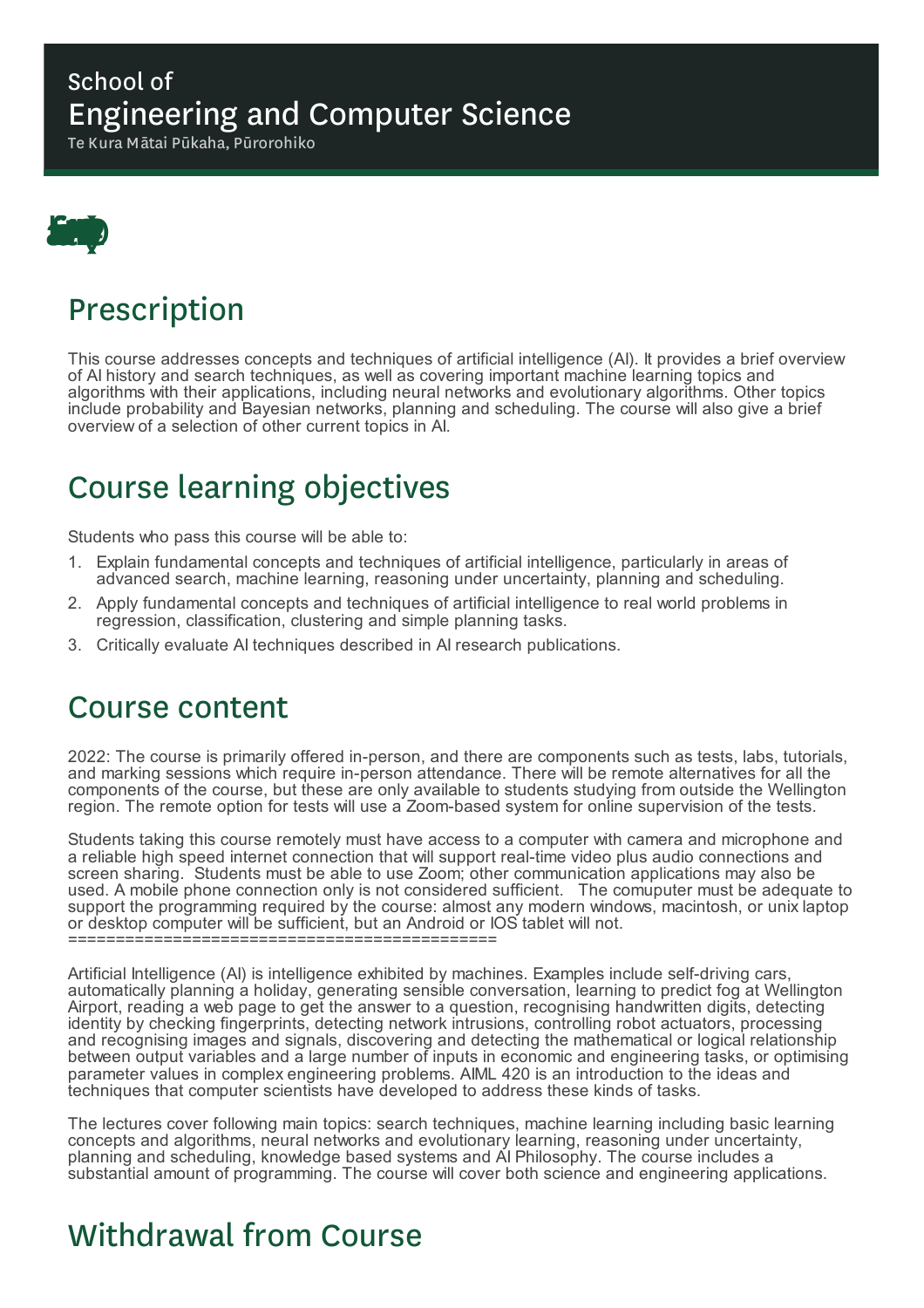Withdrawal dates and process: https://www.wgtn.ac.nz/students/study/course-additions-withdrawals

#### Lecturers

### Dr Yi Mei (Coordinator)

yi.mei@vuw.ac.nz 04 886 5331

CO 353 Cotton Building (All Blocks), Gate 7, Kelburn Parade, Kelburn

#### Dr Andrew Lensen

andrew.lensen@vuw.ac.nz 04 886 5336 CO 354 Cotton Building (All Blocks), Gate 7, Kelburn Parade, Kelburn

### Fangfang Zhang

fangfang.zhang@vuw.ac.nz

Prof Mengjie Zhang, for some tutorials and guest lectures.

Dr Fangfang Zhang, for some tutorials and guest lectures.

### Teaching Format

This course will be offered in-person and online. For students in Wellington, there will be a combination of in-person components andweb/internet based resources. It will also be possible to take the course entirely online for those who cannot attend on campus, with all the components provided in-person also made available online.

Two lectures and one tutorial per week.

### Student feedback

Student feedback on University courses may be found at: www.cad.vuw.ac.nz/feedback/feedback\_display.php

### Dates (trimester, teaching & break dates)

- Teaching: 28 February 2022 03 June 2022  $\blacksquare$
- Break: 11 April 2022 24 April 2022 à.
- Study period: 06 June 2022 09 June 2022
- Exam period: 10 June 2022 25 June 2022

### Class Times and Room Numbers

#### **28 February 2022 - 10 April 2022**

- $\blacksquare$ **Monday** 13:10 - 14:00 – LT205, Hugh Mackenzie, Kelburn
- **Tuesday** 13:10 14:00 LT205, Hugh Mackenzie, Kelburn
- **Friday** 13:10 14:00 LT205, Hugh Mackenzie, Kelburn
- **25 April 2022 - 05 June 2022**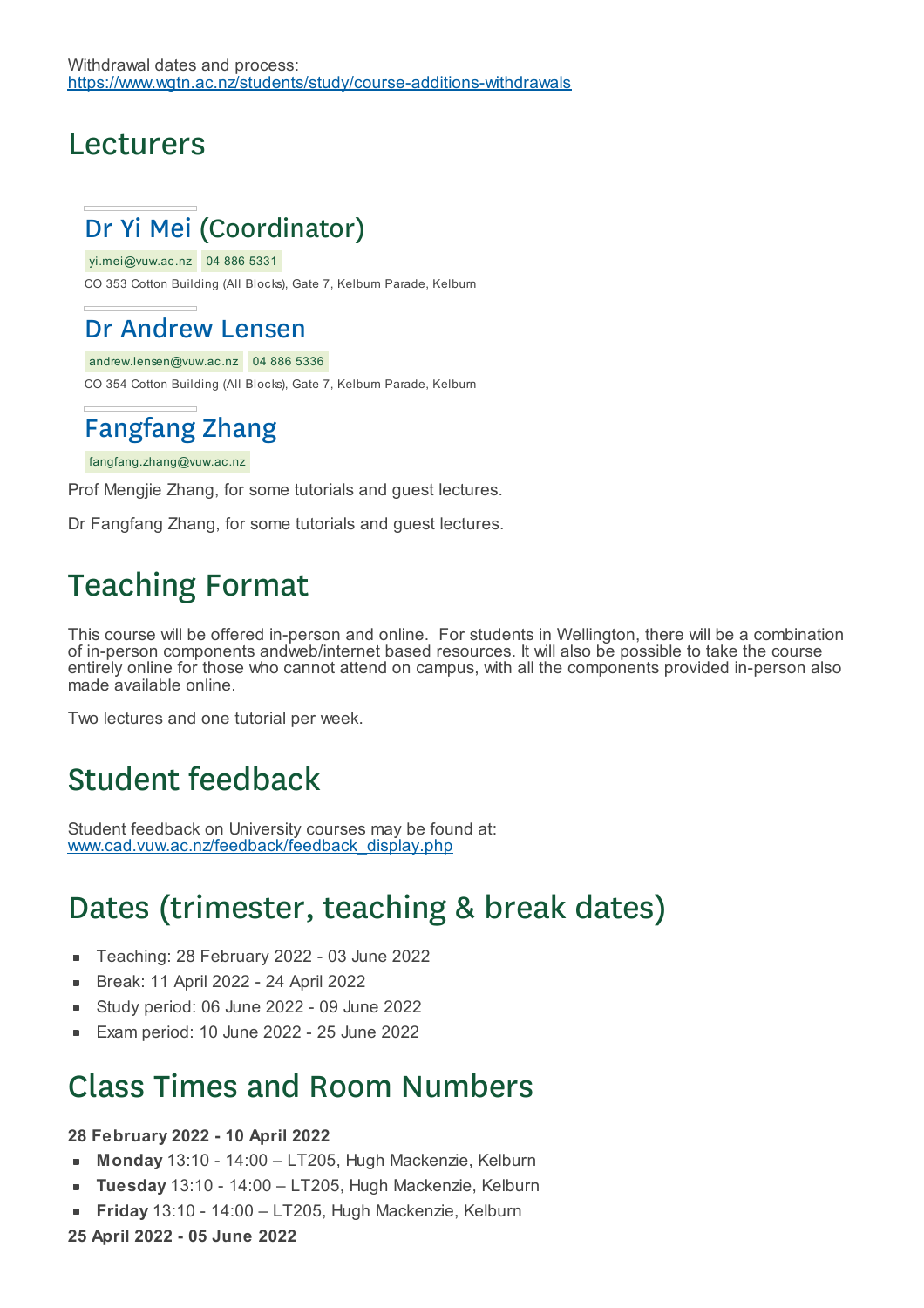- **Monday** 13:10 14:00 LT205, Hugh Mackenzie, Kelburn п
- **Tuesday** 13:10 14:00 LT205, Hugh Mackenzie, Kelburn
- **Friday** 13:10 14:00 LT205, Hugh Mackenzie, Kelburn

### Other Classes

There will be some scheduled helpdesks.

### Set Texts and Recommended Readings

#### Required

There is not require textbook for COMP307. You can learn all the course content from the lecture notes and slides.

#### Recommended

A highly recommended reading is the book: Stuart J. Russell and Peter Norvig, *Artificial Intelligence. A Modern Approach*, Prentice-Hall, NJ (Available from Vic Books, or you can seek out alternate options or e-books from any publisher or supplier available to you.) A lof of content of the course is from this book.

We will also provide a reading list via the course website.

Stuart J. Russell and Peter Norvig, *Artificial Intelligence. A Modern Approach*, Prentice-Hall, NJ, 3rd edition, 2009. Some online materials are available on the course website.

## Mandatory Course Requirements

There are no mandatory course requirements for this course.

*If you believe that exceptional circumstances may prevent you from meeting the mandatory course requirements, contact the Course Coordinator for advice as soon as possible.*

### Assessment

This course will be assessed through four assignments, an essay and two tests. The first three assignments will involve a combination of programming and discussion; the final assignment does not have programming work. The marks and feedback will be returned in two weeks after the submission of each assignment.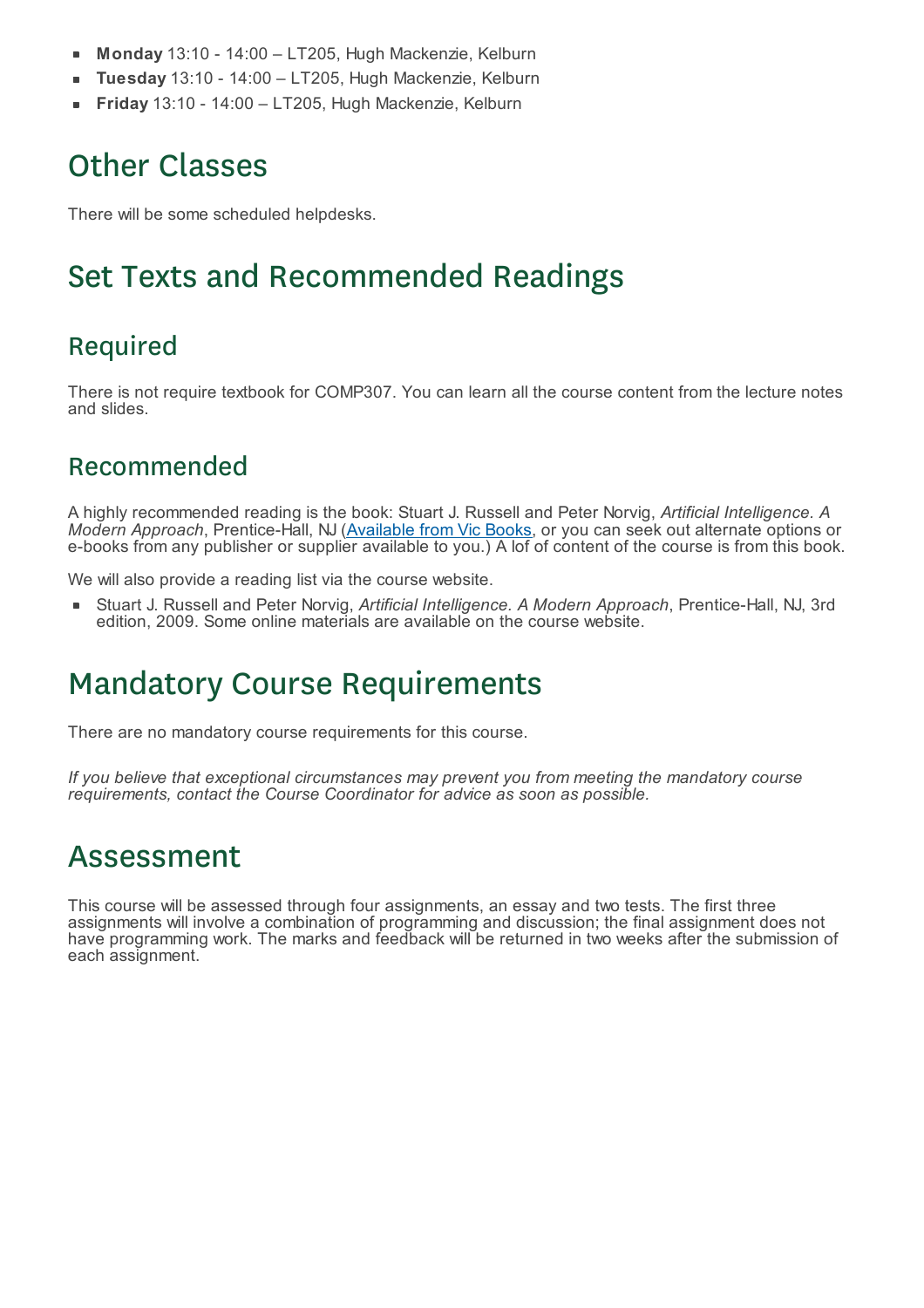| <b>Assessment Item</b>                                  | <b>Due Date or Test</b><br><b>Date</b> | CLO(s)      | Percentage |
|---------------------------------------------------------|----------------------------------------|-------------|------------|
| Assignment 1 (3~4 weeks)                                | Week 5                                 | CLO:<br>1,2 | 15%        |
| Assignment 2 (3 weeks)                                  | Week 7                                 | CLO:<br>1,2 | 12%        |
| Assignment $3(2-3$ weeks)                               | Week 10                                | CLO:<br>1,2 | 10%        |
| Assignment 4 (2 weeks)                                  | Week 12                                | CLO:<br>1,2 | 8%         |
| Research literature review essay (1,000-2,000<br>words) | Assessment week                        | CLO: 3      | 10%        |
| Test 1                                                  | Week 8                                 | CLO:<br>1,2 | 10%        |
| Test 2                                                  | Assessment week                        | CLO:<br>1,2 | 35%        |

#### Penalties

The penalty for assignments that are handed in late without prior arrangement is one grade reduction per day. Assignments that are more than one week late will not be marked.

There are three late days for the assignments. Students can allocate these three days among the assignments freely.

#### **Extensions**

Individual extensions will only be granted in exceptional personal circumstances, and should be negotiated with the course coordinator before the deadline whenever possible. Documentation (eg, medical certificate) may be required.

#### Submission & Return

All work should be submitted through the ECS submission system, accessible through the course web pages. Marks and comments will be returned through the ECS marking system, also available through the course web pages.

## **Workload**

Students are expected to work 10 hours on this course per week, including 3 hours lectures and tutorials.

# Teaching Plan

See https://ecs.wgtn.ac.nz/Courses/AIML420\_2022T1/LectureSchedule

# Communication of Additional Information